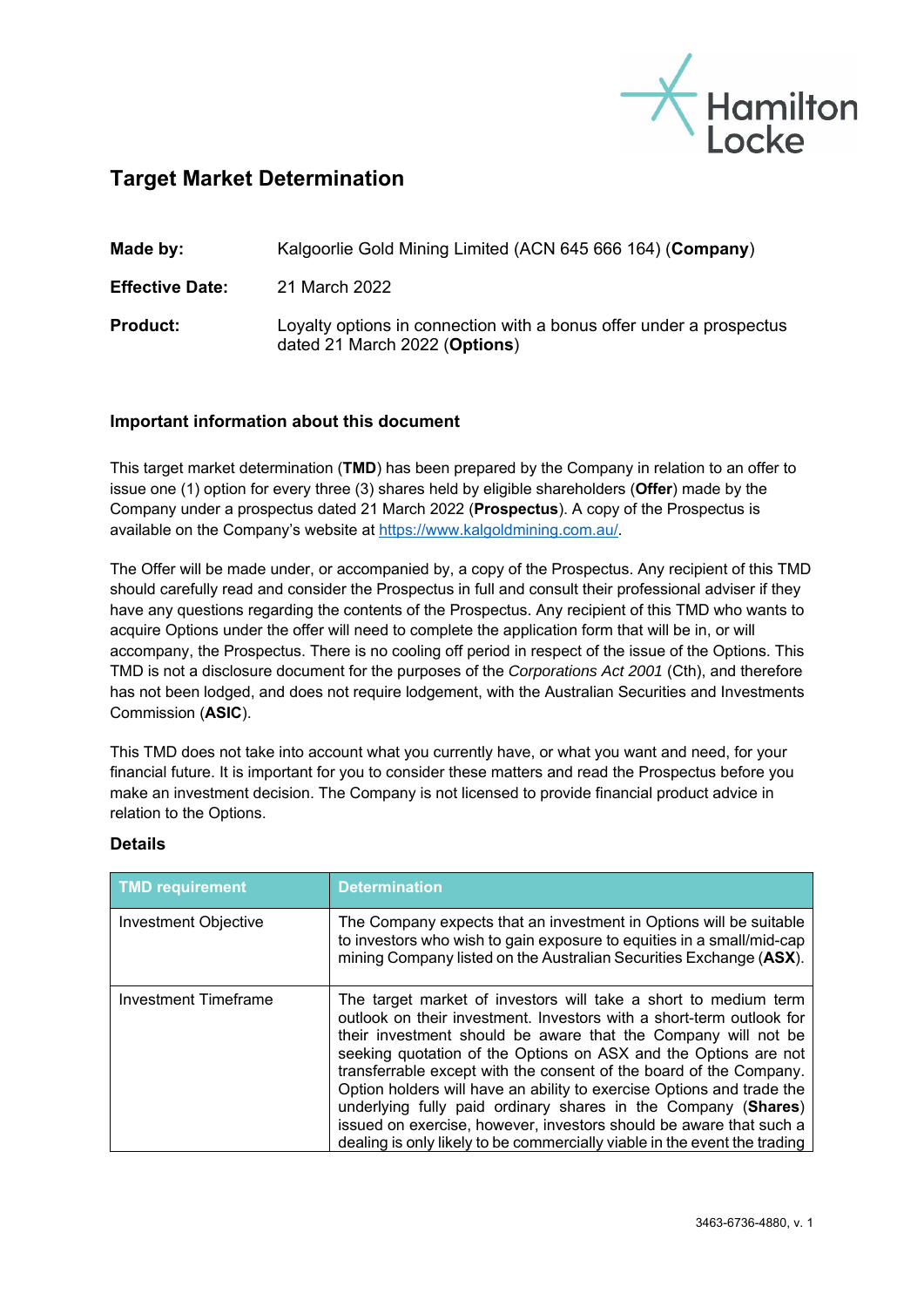

| <b>TMD requirement</b>         | <b>Determination</b>                                                                                                                                                                                                                                                                                                                                                                                                                                                                                                                                                                                                                                                                                                                                    |
|--------------------------------|---------------------------------------------------------------------------------------------------------------------------------------------------------------------------------------------------------------------------------------------------------------------------------------------------------------------------------------------------------------------------------------------------------------------------------------------------------------------------------------------------------------------------------------------------------------------------------------------------------------------------------------------------------------------------------------------------------------------------------------------------------|
|                                | price of the Shares exceeds the exercise price of the Options both at<br>the date of exercise and sale.                                                                                                                                                                                                                                                                                                                                                                                                                                                                                                                                                                                                                                                 |
|                                | Investors with a medium-term outlook will benefit from an ability to<br>exercise Options within the 1 year term of the Options and increase<br>their shareholding and exposure to the potential upside in the<br>Company's Shares into the future.                                                                                                                                                                                                                                                                                                                                                                                                                                                                                                      |
|                                | Given the need to pay the exercise price in order to acquire Shares,<br>investors in the target market are in a financial position that is<br>sufficient for them to invest their funds on exercise of the Options<br>over a 1 year time horizon, during which their ability to liquidate their<br>Options in the Company will be limited by constraints on the<br>transferability of the Options, and which may be limited on exercise<br>of the Options by the trading price of the underlying shares.                                                                                                                                                                                                                                                |
| <b>Investment Metrics</b>      | While the Company does not have an established eligibility<br>framework for investors based on metrics such as age, expected<br>return or volatility, it is expected that the target market of investors<br>will be able to withstand potential fluctuations in the value of their<br>investment. The Options offer no guaranteed income or capital<br>protection.                                                                                                                                                                                                                                                                                                                                                                                      |
| <b>Risk</b>                    | The Company considers that, while the issue price of the Options is<br>free, an investment in the Company offered in connection with this<br>Prospectus (for example, through the exercise of the Options) should<br>be considered highly speculative, such that an investment in the<br>Company is not appropriate for an investor who would not be able to<br>bear a loss of some or all of the investment. Investors should also<br>have a sufficient level of financial literacy and resources (either alone<br>or in conjunction with an appropriate adviser) to understand and<br>appreciate the risks of investing in Options as an asset class<br>generally and the more specific risks of investing in an Australian<br>listed mining company. |
| <b>Distribution Conditions</b> | The offer of Options under the Prospectus is being made to those<br>shareholders in the Company registered at the record date specified<br>in the Prospectus (Eligible Shareholders).                                                                                                                                                                                                                                                                                                                                                                                                                                                                                                                                                                   |
|                                | Any entitlement not taken up under the offer will not form part of a<br>shortfall offer.                                                                                                                                                                                                                                                                                                                                                                                                                                                                                                                                                                                                                                                                |
|                                | The Prospectus will include jurisdictional conditions on eligibility. The<br>Company will also include on its web landing page for the offer of<br>Options a copy of this TMD and require that retail clients confirm that<br>they meet the eligibility criteria of the expected target market outlined<br>in this TMD before they apply for Options.                                                                                                                                                                                                                                                                                                                                                                                                   |
|                                | The Company considers that these distribution conditions will ensure<br>that persons who invest in Options fall within the target market in<br>circumstances where personal advice is not being provided to those<br>persons by the Company.                                                                                                                                                                                                                                                                                                                                                                                                                                                                                                            |

2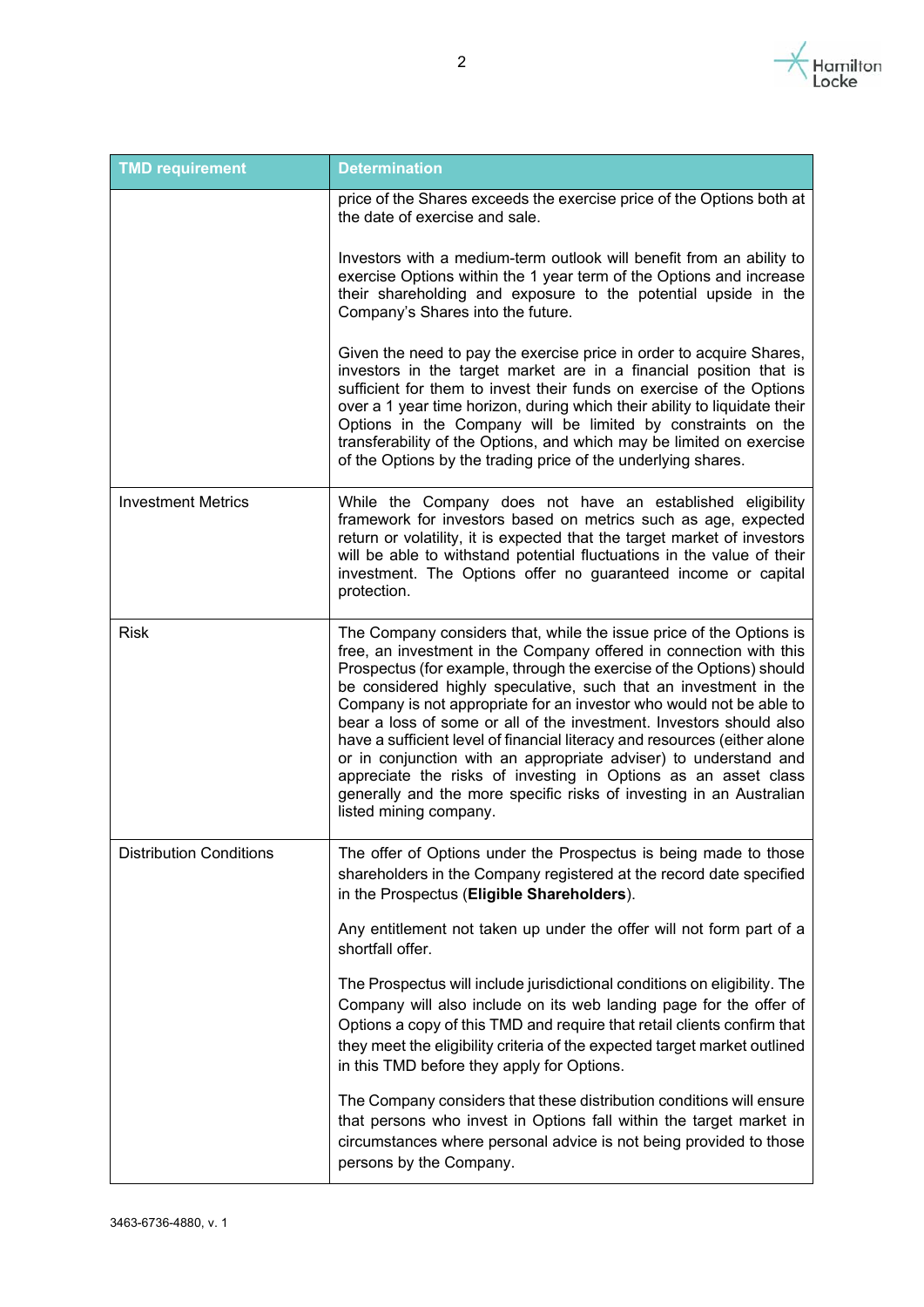

| <b>TMD requirement</b>       | <b>Determination</b>                                                                                                                                                                                                                                                                                                                                          |                                                                                                                                                                                                                                                                                                                    |  |  |
|------------------------------|---------------------------------------------------------------------------------------------------------------------------------------------------------------------------------------------------------------------------------------------------------------------------------------------------------------------------------------------------------------|--------------------------------------------------------------------------------------------------------------------------------------------------------------------------------------------------------------------------------------------------------------------------------------------------------------------|--|--|
| <b>Review Triggers</b>       | The Options are being offered for a limited offer period set out in the<br>Prospectus, after the conclusion of which the Options will no longer<br>be available for investment by way of issue. It follows that the TMD<br>will only apply in the period between the commencement of the offer<br>of the Options and the issue of the Options (Offer Period). |                                                                                                                                                                                                                                                                                                                    |  |  |
|                              | To allow the Company to determine whether circumstances exist that<br>indicate this TMD is no longer appropriate to the Options and should<br>be reviewed, the following review triggers apply for the Offer Period:                                                                                                                                          |                                                                                                                                                                                                                                                                                                                    |  |  |
|                              | a) a new offer of Options that requires preparation of a<br>disclosure document is made after completion of the Offer<br>Period;                                                                                                                                                                                                                              |                                                                                                                                                                                                                                                                                                                    |  |  |
|                              | any event or circumstance that would materially change a<br>b)<br>factor taken into account in making this TMD;                                                                                                                                                                                                                                               |                                                                                                                                                                                                                                                                                                                    |  |  |
|                              | the existence of a significant dealing of the Options that is<br>C)<br>not consistent with this TMD. The Company does not<br>consider that an on-sale of the Options on market is a<br>significant dealing;                                                                                                                                                   |                                                                                                                                                                                                                                                                                                                    |  |  |
|                              | d) ASIC raises concerns with the Company regarding the<br>adequacy of the design or distribution of the Options or this<br>TMD; and                                                                                                                                                                                                                           |                                                                                                                                                                                                                                                                                                                    |  |  |
|                              | material changes to the regulatory environment that applies<br>e)<br>to an investment in the Options.                                                                                                                                                                                                                                                         |                                                                                                                                                                                                                                                                                                                    |  |  |
| <b>Review Period</b>         | If a review trigger occurs during the Offer Period, the Company will<br>undertake a review of the TMD in light of the review trigger.                                                                                                                                                                                                                         |                                                                                                                                                                                                                                                                                                                    |  |  |
|                              | The Company will otherwise complete a review of the TMD<br>immediately prior to the issue of Options under the Offer.                                                                                                                                                                                                                                         |                                                                                                                                                                                                                                                                                                                    |  |  |
| <b>Information Reporting</b> | The reporting requirements of all distributors is set out in the table<br>below:                                                                                                                                                                                                                                                                              |                                                                                                                                                                                                                                                                                                                    |  |  |
|                              | <b>Period for</b><br><b>Reporting</b><br><b>Requirement</b><br>reporting to the<br>distributor                                                                                                                                                                                                                                                                | <b>Information to be</b><br>provided<br><b>Company by the</b>                                                                                                                                                                                                                                                      |  |  |
|                              | Whether the<br>$\bullet$<br>distributor received<br>complaints about<br>the Options.                                                                                                                                                                                                                                                                          | The number of<br>$\bullet$<br>For such time<br>complaints<br>as the Offer<br>received.<br>Period remains<br>A summary of<br>$\bullet$<br>open, within 10<br>the nature of<br>business days<br>each complaint<br>after the end of<br>or a copy of<br>each quarter.<br>each complaint.<br>Within 10<br>business days |  |  |